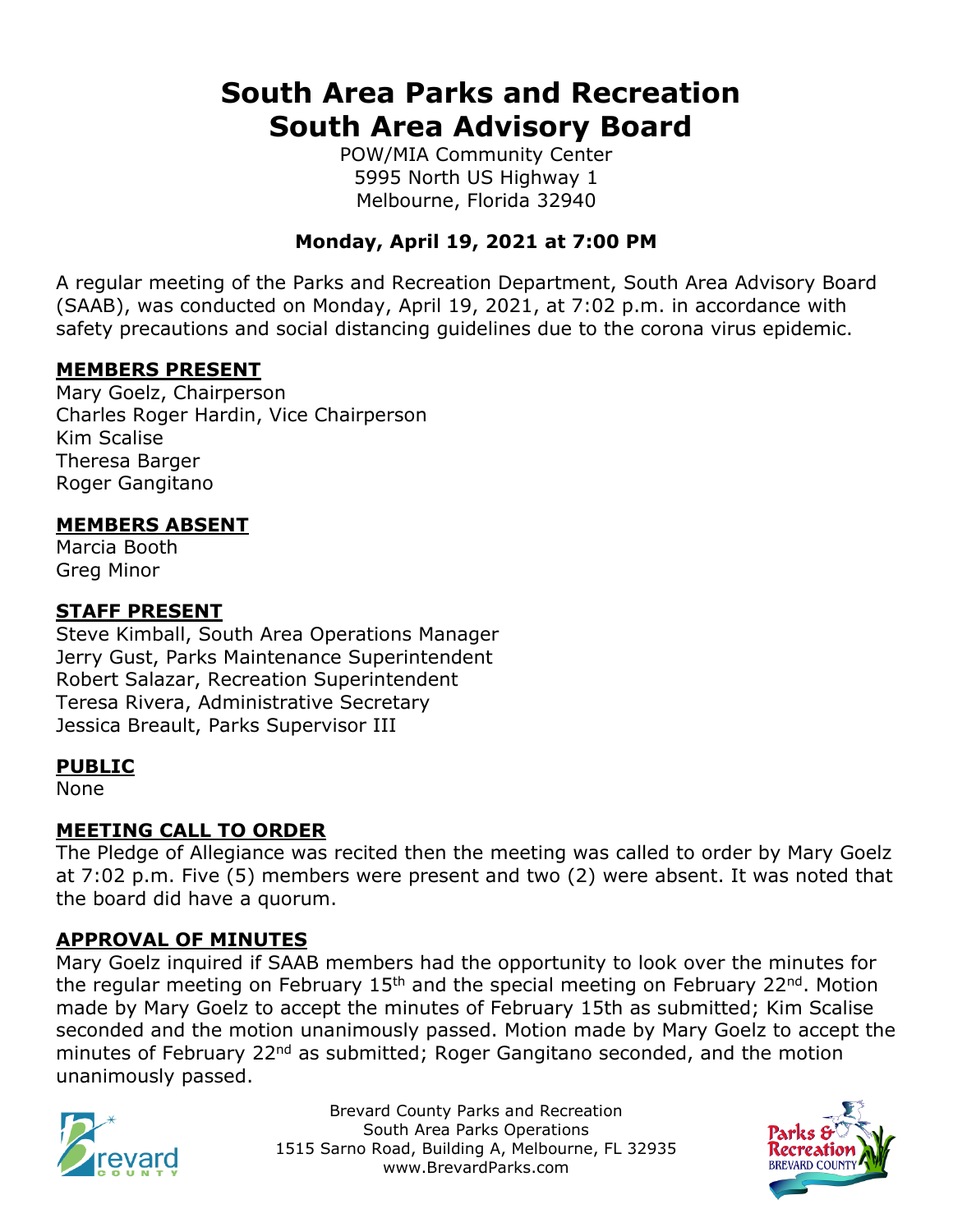## **PUBLIC INPUT**

There were no comments from the Public.

## **STAFF REPORTS**

- 1. Parks Jerry Gust, Parks Maintenance Superintendent
	- a. Playgrounds have been installed at South Mainland Community Center and Howard E. Futch Park
	- b. Awaiting shade canopies for both playground sites
	- c. Shed will be installed at Zoo Trail for Fire Rescue purposes this Thursday after a long permitting process
	- d. Musco lighting is being installed at Max K. Rodes Park football fields this week
	- e. Viera Regional Park equipment sheds and carports are on order
	- f. Mid-year funds will be used for re-decking and handrails at the six (6) crossovers in the South Area
	- g. Voice activated alarm system for South Mainland Community Center is going out to bid and the one at Max K. Rodes Park Community Center has been installed
	- h. Long Point Park pump house and storage buildings project started April 15th and will take approximately 120 days to complete
	- i. Long Point Park maintenance building project will start in June
	- j. Wickham Park Disabilities Program building is awaiting City of Melbourne approvals
	- k. Wickham Park restroom buildings A and B surveying has begun
	- l. Wickham Park Caretaker site awaiting Florida Power and Light to do electrical drop
	- m. Lake Washington sea wall pending Army Corps of Engineers
- 2. Recreation Rob Salazar, Recreation Superintendent
	- a. The entrance road to Long Point Park resurfacing completed and now resurfacing the internal road in the park
	- b. Open House at South Mainland Community Center held February 25<sup>th</sup>
	- c. Spring Camp; March 15 to 19 at all community centers
	- d. Star Wars Movie in the Park Series
		- i. March 26 at Wickham Park "*Rogue One*"
		- ii. April 9 at Viera Regional Park *"Episode IV – A New Hope" over 100 pp attended*
		- iii. April 23 at Wickham Park *"Episode V – Empire Strikes Back"*
		- iv. May 14 at Max K. Rodes Park *"Episode VI – Return of the Jedi"*
	- e. Arts and Craft Show at South Beach Community Center; March 27<sup>th</sup>, over 50 vendors and 2000 attendees
	- f. Spring Fling and Movie in the Park at Micco Park; March 27, 2021; Egg Hunt and Feature presentation of "*Hop*", 75 children ages 5-12
	- g. Viera Regional Community Center Open House on April 3rd, 25 attendees
	- h. Starting new adult basketball league 30 and up at Viera Regional Community Center, with a summer youth volleyball program planned



Brevard County Parks and Recreation South Area Parks Operations 1515 Sarno Road, Building A, Melbourne, FL 32935 www.BrevardParks.com